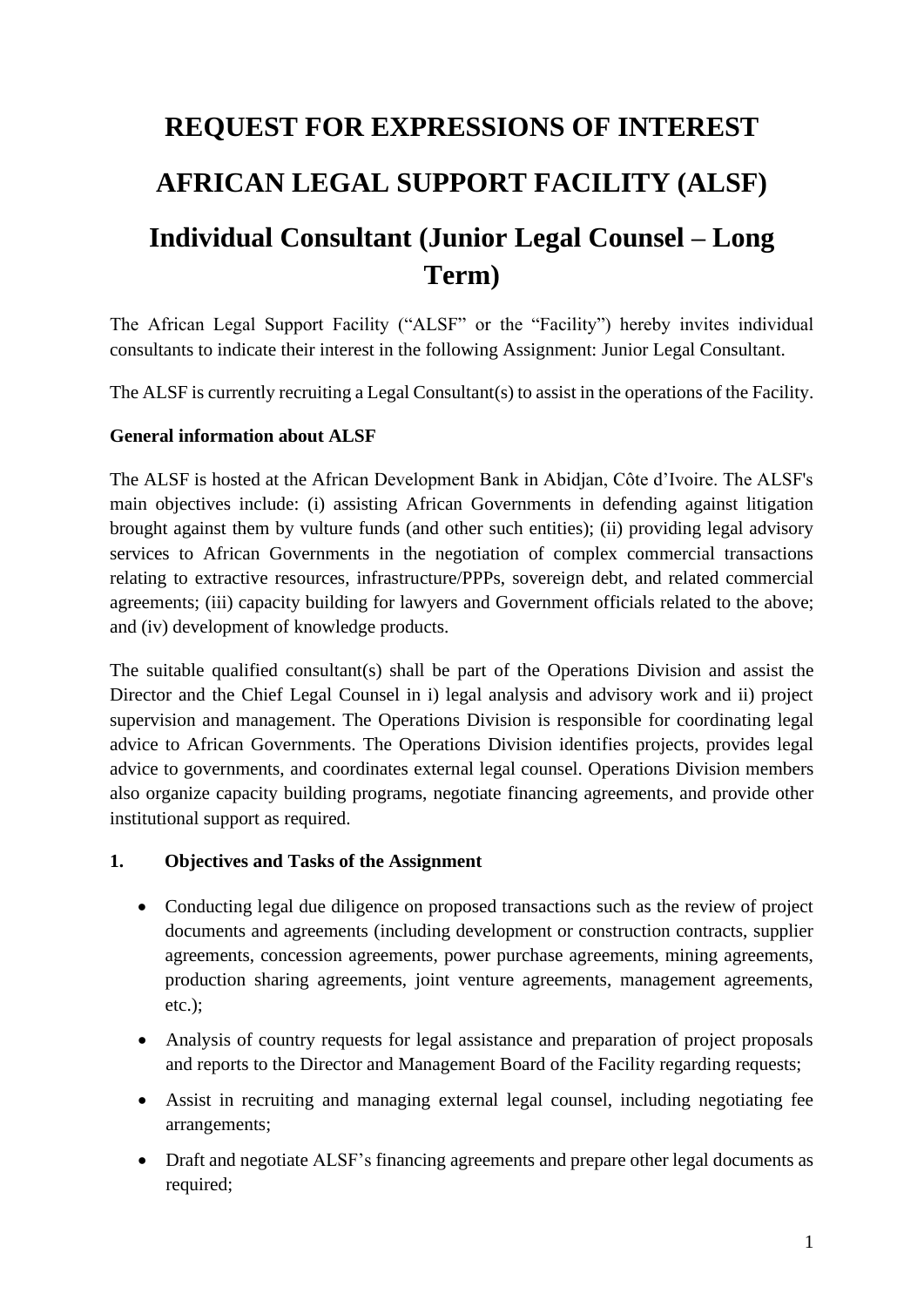- Regularly liaise and interact with senior government officials to discuss legal interventions;
- Contribute to compilation of precedents in creditor litigation and best practices in negotiating complex commercial transactions;
- Liaise with partners, co-financiers and facilitate cooperation with other development partners;
- Draft policy documents on operational matters relating to the Facility;
- Ensuring that, if required, documents presented to the Management Board and Governing Council are accurately translated into the official languages of the Facility in a timely fashion;
- Perform such other assignments as may be required from time to time by the Supervisor, Chief Legal Counsel, and Director of the Facility.

# **2. Administration/reporting**

The consultant(s) will report to the Chief Legal Counsel who will adequately brief and guide the consultant(s).

## **3. Duration of the assignment**

The assignment will last for twelve (12) months, starting as soon as the process is completed. The consultant(s) will be based in Abidjan, Côte d'Ivoire.

## **4. Qualifications and Experience Required**

- At least a Master's degree in Law or relevant combination of experience, plus admission to the Bar of (or diploma to practice law in) a member of the African Development Bank; or a first university degree plus a relevant combination of academic qualifications in law e.g. Juris Doctor (JD) plus admission to the Bar of (or diploma to practice law in) a member country;
- At least three (3) years of relevant professional experience preferably with an established international law firm, and/or international financial institution, with proven technical competence and experience in international private law, project finance, extractive resources, international arbitration and/or commercial contracts.
- A strong knowledge of civil law will be considered an advantage;
- Strong skills in preparation and negotiation of complex legal documents including briefs, legal opinions, commercial transaction agreements and related transactions;
- Demonstrated effective coordination skills and an ability to work under pressure in a multicultural environment to complete multiple tasks and meet deadlines;
- High-level skills in communication, team building, inter-personal relationships, writing, and analytical skills;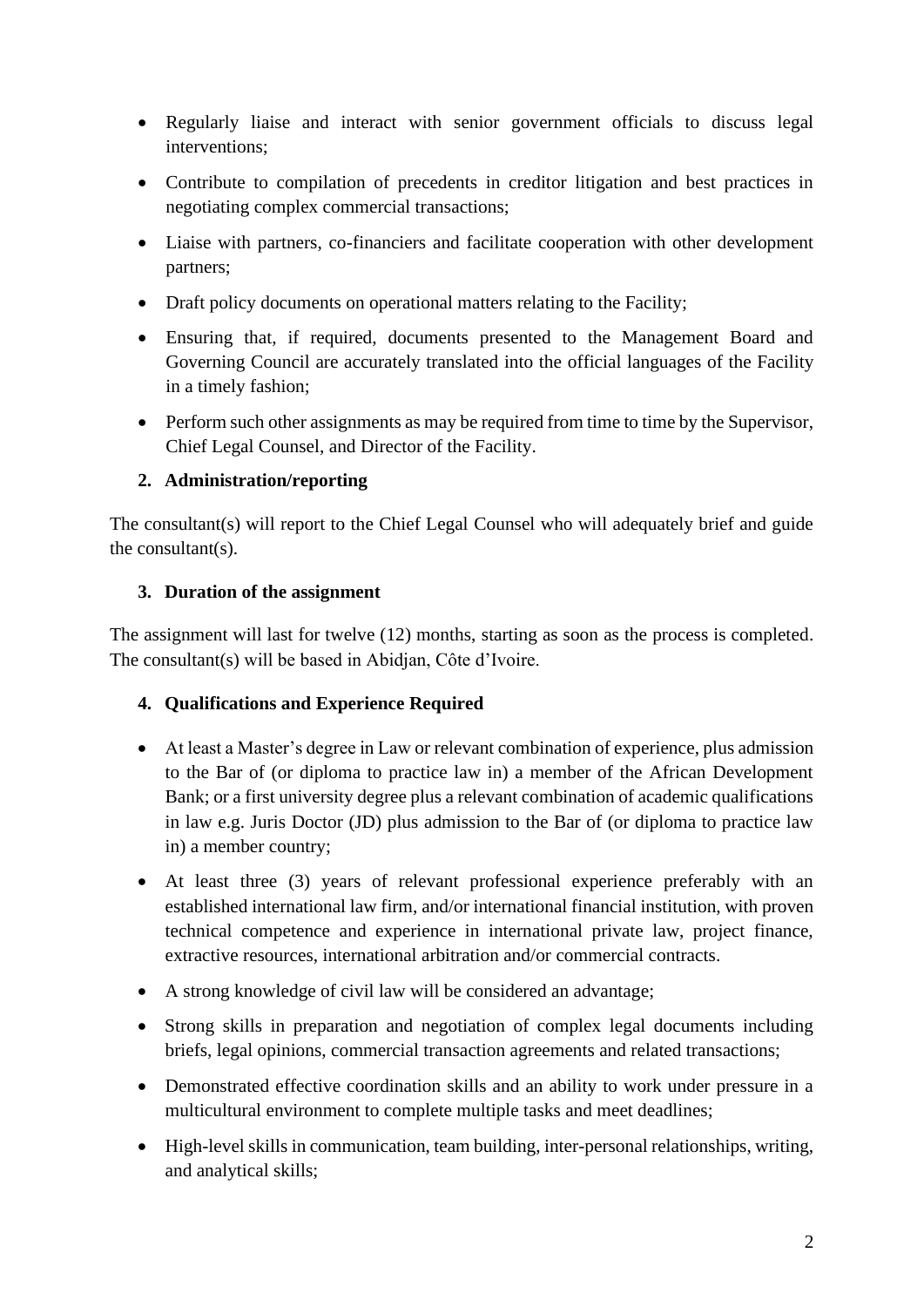- Competence in Microsoft Office; knowledge of cloud-based project management software and SAP a plus;
- Ability to communicate effectively (written and oral) in English and/or French languages is mandatory;
- Ability to communicate effectively (written and oral) in Portuguese will be considered an advantage;
- Must be a citizen of a member country of the African Development Bank; and
- Willingness to undertake extensive travel (up to 30% of time).

# **5. Remuneration**

The consultant(s) shall be paid a total monthly lump sum, comprising fee, subsistence or other incidentals, for the duration of the assignment, which is commensurate with the number of years of work experience. The ALSF will cover travel and field mission costs (if any) as per African Legal Support Facility rules in this regard.

# **6. How to apply**

The African Legal Support Facility invites individual consultants to indicate their interest in providing the above-described services. Interested consultants shall provide information on their qualifications and experience demonstrating their ability to undertake this Assignment (documents, reference to similar services, experience in similar assignments, etc.).

Expressions of interest must be sent electronically to  $\frac{alsf@afdb.org}{s}$  $\frac{alsf@afdb.org}{s}$  $\frac{alsf@afdb.org}{s}$  no later than June 4, 2021 at 5 PM local time (Abidjan –Ivory Coast) and specifically mentioning ALSF Consultant (Associate Legal Counsel - Long Term)*.*

The unsuccessful candidates will remain in the ALSF's database for twelve (12) months.

Any questions and requests for clarifications may be sent to: [m.vallee@afdb.org.](mailto:m.vallee@afdb.org)

**Deadline June 4, 2021. Only short-listed individuals will be contacted.**

**7. Please attach a Curriculum Vitae on the basis of the template in Annex 1, a letter expressing your interest in joining the ALSF and any other relevant materials.**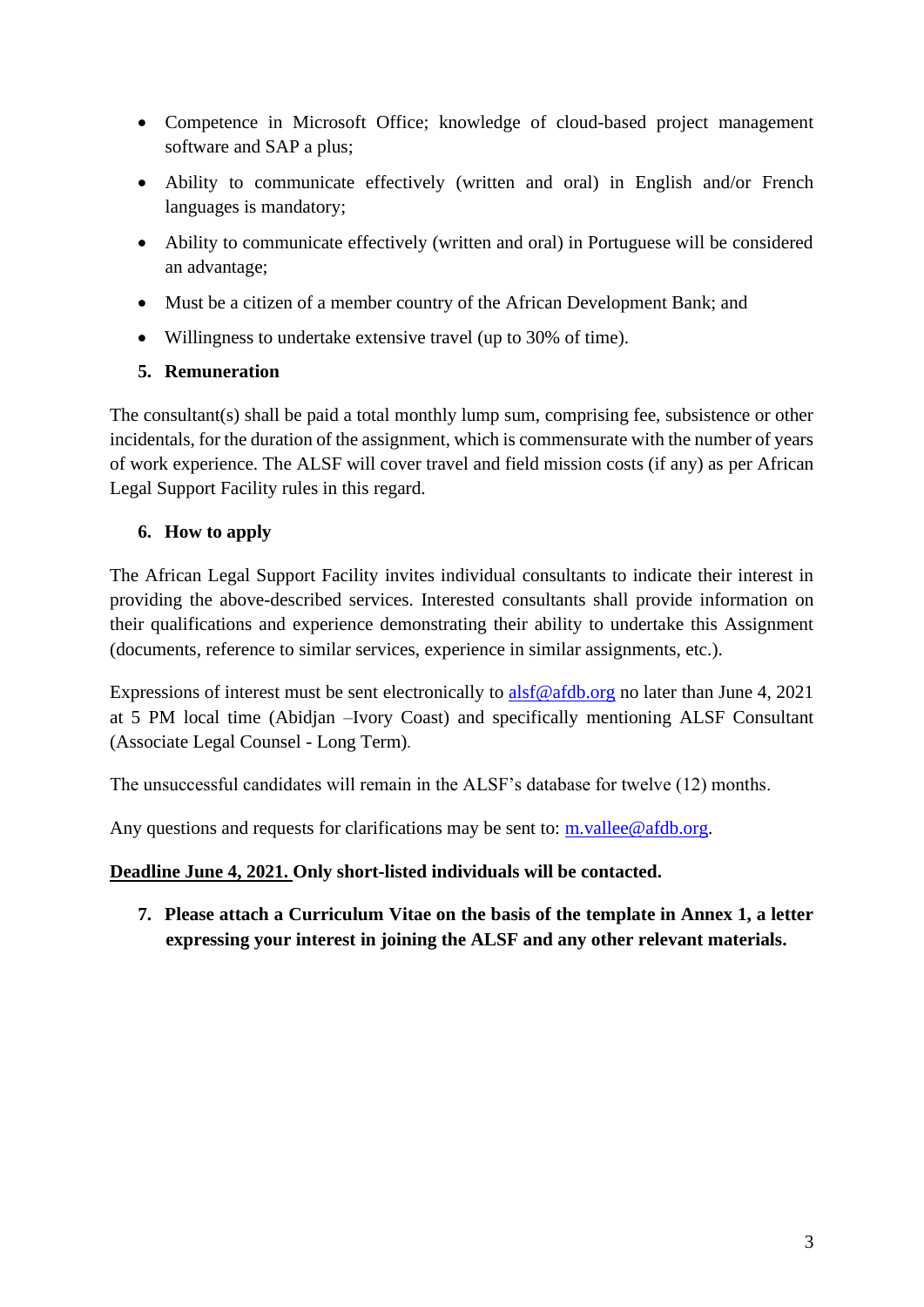## **ANNEX 1:**

# **MODEL CURRICULUM VITAE (CV)**

Title of the Assignment: **Legal Consultant** Department: **ALSF** Surname: First Name: Birth Date: Nationality: Nationality: Address: Country: Telephone: E-mail:

| Are any of your family members (spouse/partner, father/mother, $ $ Yes $ $ No $ $ |                         |                   |                        |
|-----------------------------------------------------------------------------------|-------------------------|-------------------|------------------------|
| Brother/sister, Son/daughter, etc. employed in the African Legal   If             | $\langle$ Yes »,<br>the |                   |                        |
| <b>Support Facility?</b>                                                          |                         |                   | following data must be |
|                                                                                   |                         |                   | provided               |
| Name                                                                              | Relationship            | Organisation Unit | Place of Assignment    |
|                                                                                   |                         |                   |                        |
|                                                                                   |                         |                   |                        |

| Language        | Read      | Written   | Spoken    |
|-----------------|-----------|-----------|-----------|
| <b>Level</b>    |           |           |           |
| English         | Fair      | Fair      | Fair      |
|                 | Good      | Good      | Good      |
|                 | Excellent | Excellent | Excellent |
| French          | Fair      | Fair      | Fair      |
|                 | Good      | Good      | Good      |
|                 | Excellent | Excellent | Excellent |
| Other (specify) | Fair      | Fair      | Fair      |
|                 | Good      | Good      | Good      |
|                 | Excellent | Excellent | Excellent |

## **Key Qualifications:**

Please provide (i) a summary of your experience and training highlighting the most relevant for the proposed assignment, and (ii) the responsibilities which you exercised. Utilise one halfpage maximum.

#### **Education (University Level and above only):**

| Name of University - City -<br>Country | Period |    | Diploma Obtained | Main Topic / Major |
|----------------------------------------|--------|----|------------------|--------------------|
|                                        | From   | To |                  |                    |
|                                        |        |    |                  |                    |
|                                        |        |    |                  |                    |
|                                        |        |    |                  |                    |
|                                        |        |    |                  |                    |